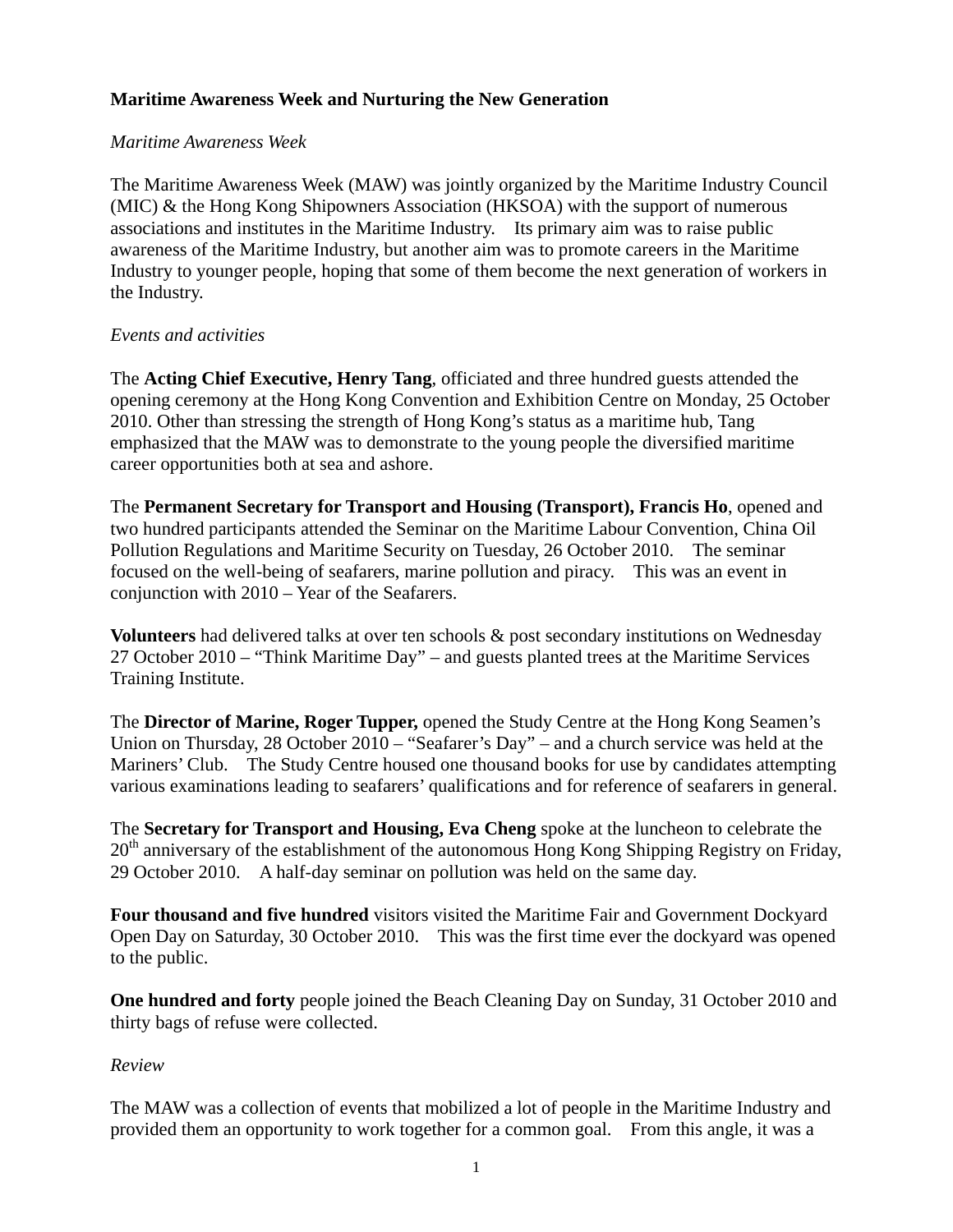success.

The slogan of the MAW was "Go Maritime, See the World". Apparently the wording was designed by people not working in the Maritime Industry. Therefore another view is whether the events attracted these people, especially the young?

Other than newspaper advertisements, the participation of the public was restricted to the open day of the Government Dockyard. Thousands of visitors, a lot of them relatives or friends of people working for the Industry, attended. These people likely never had a chance to watch a vessel being lifted from water and put on a cradle ashore and never had a chance to look at the bottom of a vessel's hull and the propellers hanging in the air. Among the visitors, a small number of them were youngsters.

If the MAW had been planned to promote careers in the Maritime Industry, then the message probably did not reach enough young people.

### *Careers start from hobbies*

To build up the next generation of employees in the Industry will require a prolonged effort using both conventional and innovative approaches. If a theory says given a choice people would do something they prefer, then another theory might say people prefer to follow career paths that are related to their hobbies. Apparently no study/survey has been done on this, but it would be interesting to find out the correlation.

Model building was a popular hobby when the current generation was young. Models of aircraft carriers, battleships and torpedo boats were constructed and some were motorized and shown-off at paddling pools. Surely it would have affected the life of some lovers of this kind of hobby and prompted them to choose the Maritime Industry after growing-up.

A lot of overseas examples are observed where industries which have engaged young people and give them a positive first impression of what is going on with their industries eventually employ those people in the industry.

#### *Overseas experience*

DHL operates an Innovation Centre located near Bonn, Germany attracting children and adults. Exhibition halls in the Centre display the application of techniques in business processes and the application of state of the art technology such as RFID and concepts of future facilities & services. 'Future' is the key word. The Centre publishes colourful pamphlets for children, no doubt to nurture the interest of children in technology.

http://dsi.dhl-innovation.com/en/innovationcenter/index

Another similar project is the METRO Group Innovation Center, also in Germany. It displays more applications of RFID in the domestic front and the industrial front.

www.metrogroup.de www.future-store.org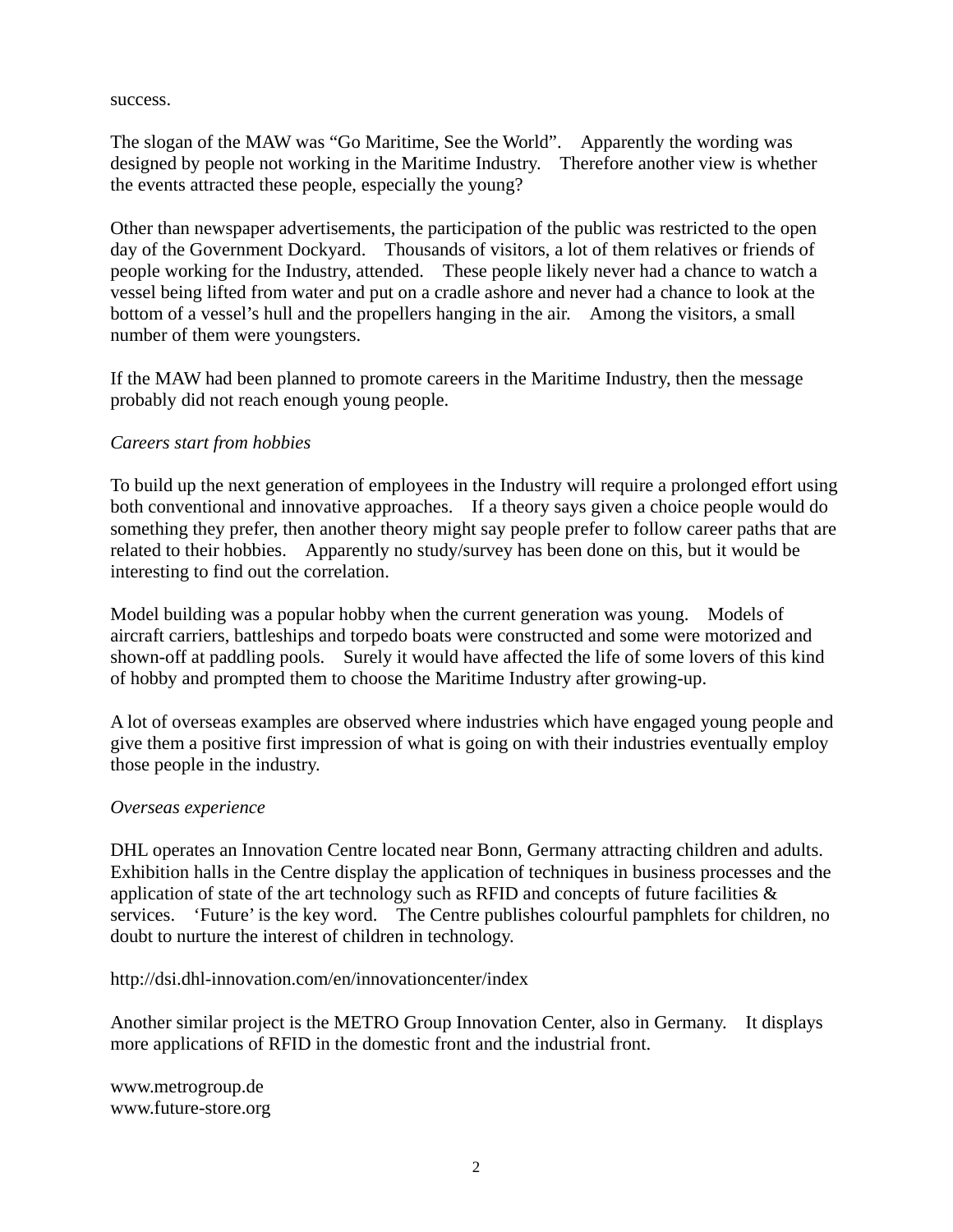Sometimes the states/countries initiate the engagement. To illustrate, numerous museums and exhibitions in the US capital of Washington D.C. are there to impress youngsters. Led by teachers, students listen to speeches of guides or touch buttons with interactive displays or sound descriptions. No doubt some of the young would be induced to develop hobbies that have an impact on their future life.

The Singapore Science Centre is another example that represents state efforts to educate the youth by unconventional means.

Even though the above examples are not directly related to the Maritime Industry, they indicate one way or the other methods that can be seriously considered.

### *What do we have in Hong Kong*

The Maritime Museum, the Science Museum, the Fire Department's *Grantham* near Tai Koo Shing at Hong Kong East offer regular attraction and are directly or indirectly related to the Maritime Industry. The Maritime Museum is the prime centre of attraction. With its relocation to the Central, it will play a much more important role.

Other than facilities, the Sea Scout and the Sea Cadet Corps are opportunities for young people to learn skills related to maritime life.

Other resources include book(s) written about life at sea.

### *Secondary schools students*

If senior secondary students were the audience of the career talks delivered on 27 October 2010, most likely the activity was the students' Other Learning Experience (OLE). OLE is part of the New Senior Secondary (NSS) initiative to broaden the students' exposure to the world surrounding them. Formerly known as extra-curricular activities, OLE is a structured approach to organize, conduct and evaluate/record those activities which are not part of the academic curricular. OLE could be an opportunity to introduce to students the interesting aspects of the Maritime Industry.

Another channel to educate secondary students is Applied Learning (ApL), also part of the NSS adopted by some schools. This is a career orientated curriculum leading to further studies and a career path after graduation from school.

#### *Primary schools students*

There should be no structural approach for primary school students but access to electronic games associated with maritime and shipping and visit to the Maritime Museum and to ships will do.

## *Kindergarten pupils*

A lot that a person has seen and heard during his/her young age are imbedded in his/her sub-conscious mind. Kindergarten is a place where activities ensure youngsters have happy learning experience and good impression of life. Stories about the sea and ships would do.